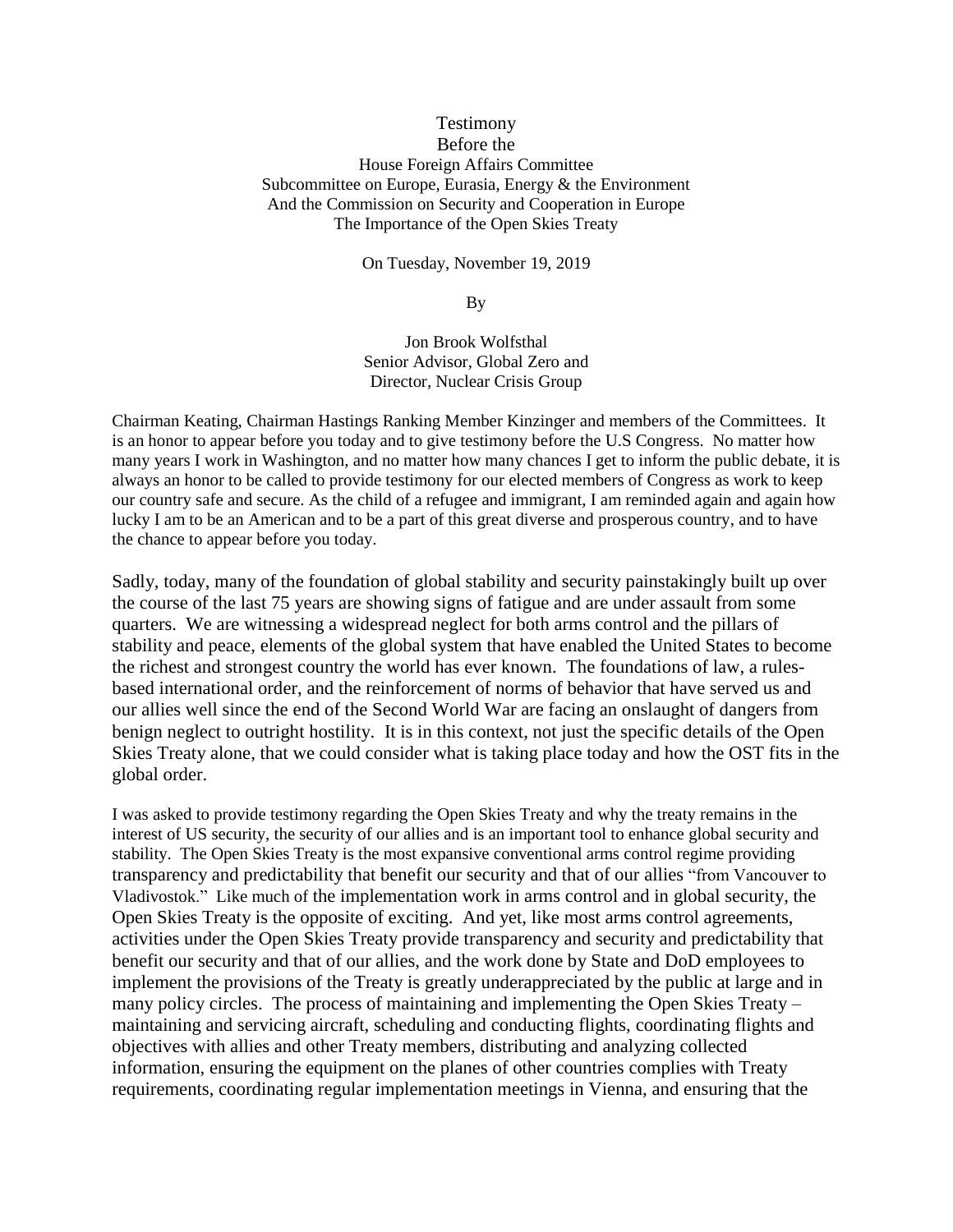procedures and operational aspects of the Treaty remain relevant to changing technologies are highly bureaucratic, arcane and specialized.

Yet even in a narrow context, preserving and enhancing the OST remains very much in our security interest. It has been argued that since the United States has other national technical means to collect information about military activities on the territory of OST members that we no longer have an interest in being a member of this agreement. While the United States does not use OST imagery as a primary means to collect intelligence information, the same is not true of all US allies who use Open Skies flights to better understand Russian military activities and posture. This is particularly valuable because all of the data collected by OST flights can be shared with all the members. These mechanisms for sharing, as well as the information itself, enhances transparency and confidence in the United States as a reliable partner and ally. And the work of implementing the treaty also enhances the ability of militaries and security officials in different states to work together, procedures and relationships that can be used in periods of stress or crisis.

This point is critical. I spend the bulk of my work focusing on how small things – military interactions, accidents, altercation can escalate into full blown conflict even rising to the possible exchange of nuclear weapons. We must recognize that through deliberate efforts by Russia under President Putin to weaponize risk in Europe, and due to other forces here in the United States, NATO and Russia have less sustained military to military contact and ongoing crisis management that is needed to ensure that small things that are sure to happen do not become major conflicts that risk global security and catastrophe. We must recognize that both President Putin and Trump are increasing the salience of nuclear weapons, and working to develop and deploy smaller, allegedly more "usable" nuclear weapons like the 9M729 missile by Russia and the W-76/2 submarine launched nuclear warhead by the United States. IN the face of this plummeting nuclear threshold, we need to use what we have, and expand into areas we sorely need, to provide the means to understanding and managing the inevitable crisis we will face in Europe with Russia in the coming months and years. The OST by itself will not provide this, but it is one of the few remaining tools we have that we can and must build upon to address this urgent need for crisis management.

Due to the hard work, diligence and dedication of public servants in the United States Government, America has been able to apply OST to help shed light on Russian behavior along the Ukraine border and also in the disputed area along the border with Georgia.

In addition, the US is able to use its membership in the OST to further enhance its relationship with allies and partners in Europe in other ways. One of our first actions to demonstrate political commitment to Ukraine following the Russian invasion of Crimea in 2014 was to send an Open Skies flight over Russian military installations along the border, providing unclassified evidence of Russian military build-up. Furthermore, when Ukraine was blocked from flying over Russian territory, we were able to partner with them in an overflight that Russia had to accept. It was less than a year ago that Ukraine asked the US and other NATO allies to conduct a joint flight to show what Russia had done when it seized Ukrainian naval assets in the Sea of Azov, and produced evidence that could be widely shared with allies and the public. We have used Open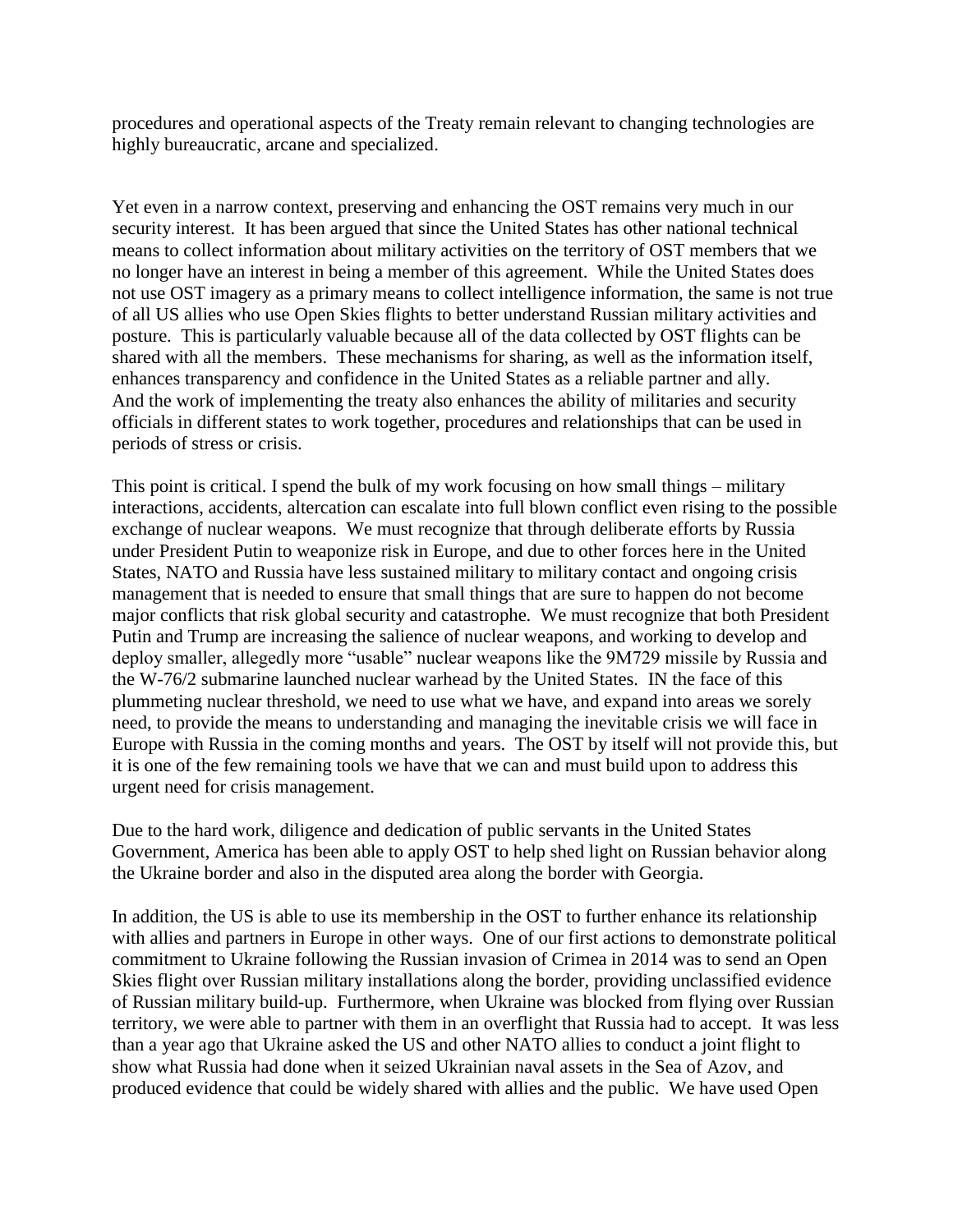Skies to shine a bright light on Russian bad behavior and provided political support to a vital partner in the center of Europe.

In another example, it was less than a year ago that the Ukraine asked the US and other NATO allies to conduct a joint flight to show what Russia had done when it seized Ukrainian naval assets in the Sea of Azov, and produced evidence that could be widely shared with allies and the public. We shone a bright light on Russian behavior and provided political backing to a vital partner in the center of Europe all under the OST.

As with all arms control agreements, there are challenges. Similar to Russia's behavior in other international regimes, Russia has sought to reinterpret treaty provisions and restrict the rights of other parties to overfly their territory. The State Department's "2019 Adherence to and Compliance with Arms Control, Nonproliferation, and Disarmament Agreements and Commitments (Compliance Report)" lists two Russian acts as "violations" of the Treaty and lays out the actions taken in response by the United States, in coordination with our allies and partners, to convince Russia to return to full compliance. Already, as with the case of Georgia, persistence has convinced Russia to reverse its disputed behavior. Other cases are more persistent and may take more time, but even if they are unresolved, the Treaty's benefits to us and our allies outweigh those concerns as long as we persist in pursuing Russian violations and remedies to them.

As for the elephant in the room. We are discussing this unglamorous and far from famous Treaty due to press reports that President Trump – at the urging of now former National Security Advisor John Bolton and other staff members – has signed a decision memo directing the United States to withdraw from the OST. I do not know the veracity of these reports, but the allegation as has been discussed is consistent with the long-standing and hostile approach that has been taken by Ambassador Bolton and his former staff for many years.

It would be a mistake for the United States to withdraw from the OST for several reasons.

First, although the United States does not rely on the Treaty for intelligence collection or information gathering purposes, having the option to fly such flights and to share and talk publicly about the information we can collect is a valuable tool in both deterring or complicating military acts of aggression or coercion by would be adversaries.

We could, should we chose, use the Treaty to even greater effect with more flexible and rapid implementation of flights. Instead of working to pull out of the treaty, we should be enhancing our ability to squeeze even more value from the agreement. We should purchase new planes, enhance their capability and work to use them in a more rapid response role.

Second, withdrawal from the OST by the United States would deprive us of the ability to work within the OST process with allies to push back against Russian behavior that undermines their rights and, in some cases, their legitimacy. Moreover, withdrawal by the US would eliminate our ability to overfly the states of other parties, including Russia, while those states would still be able to overfly US bases and deployments in Europe.